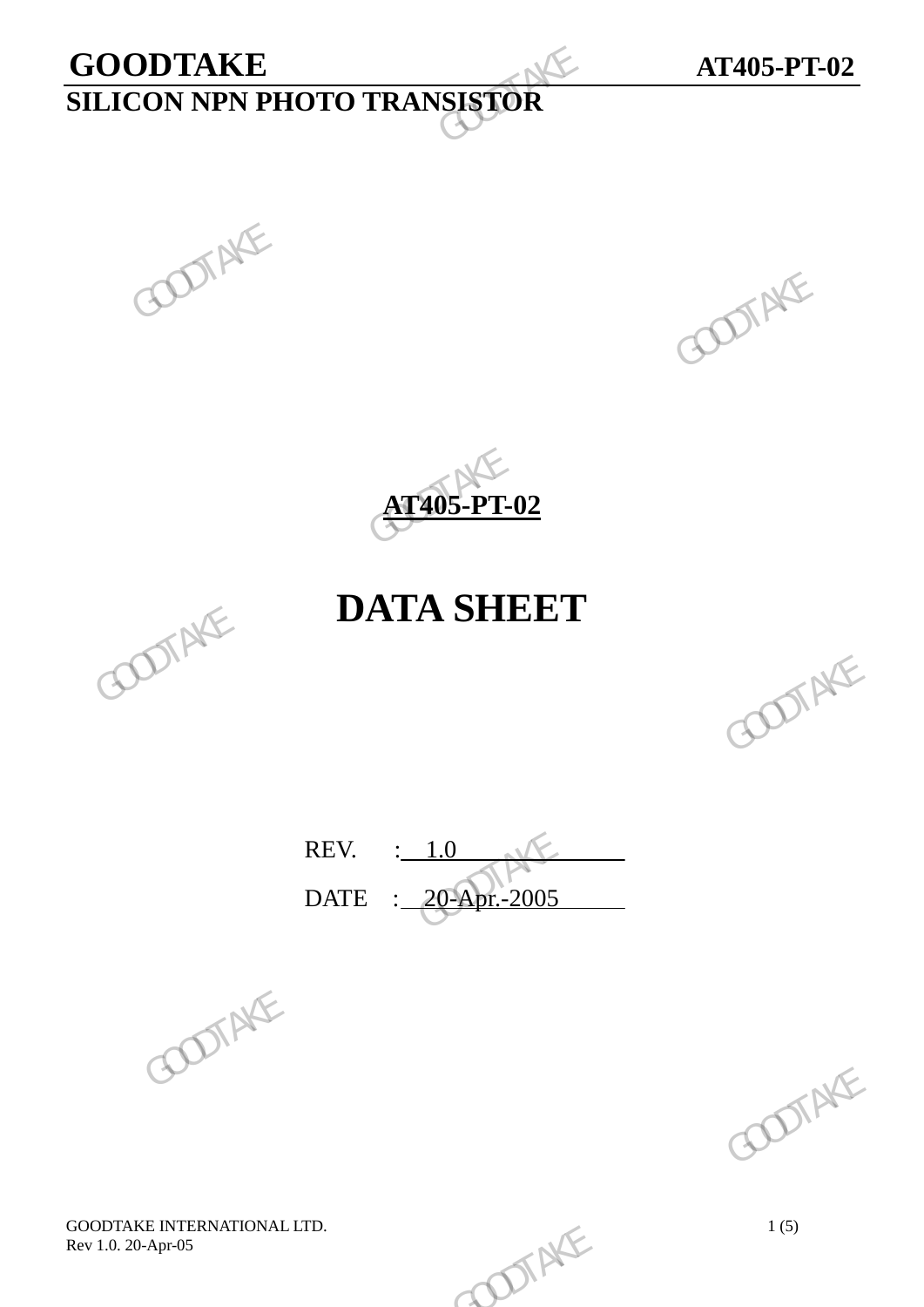## **GOODTAKE AT405-PT-02**

#### ■**FEATURE:**

■Fast Response Time.

■High Photo Sensitivity.

■Visible Light Cut-Off Type.

■Lead Free product, in compliance with RoHS.

#### ■**DESCRIPTIONS:**

■AT405-PT-02 is a high speed and high sensitive silicon NPN phototransistor

with exceptionally stable characteristics and high illumination sensitivity. GOODTAKE<br>
FEATURE:<br>
Fast Response Time.<br>
High Photo Sensitivity.<br>
Usible Light Cut-Off Type.<br>
Lead Free product, in compliance with RoHS.<br>
DESCRIPTIONS:<br>
AT405-PT-02 is a high speed and high sensitive<br>
with exceptionally s

■Mounted in 5mm diameter black epoxy package.

■**APPLICATIONS: ■ DIMENSIONS:**



**NOTE:** 1. All dimensions are in millimeter, tolerance is  $\pm 0.5$  unless otherwise noted. 2. Epoxy meniscus extends  $\leq 1$  mm down to the lead is allowed.

GOODTAKE INTERNATIONAL LTD.<br>
Rev 1.0. 20-Apr-05<br>
2 (5) Rev 1.0. 20-Apr-05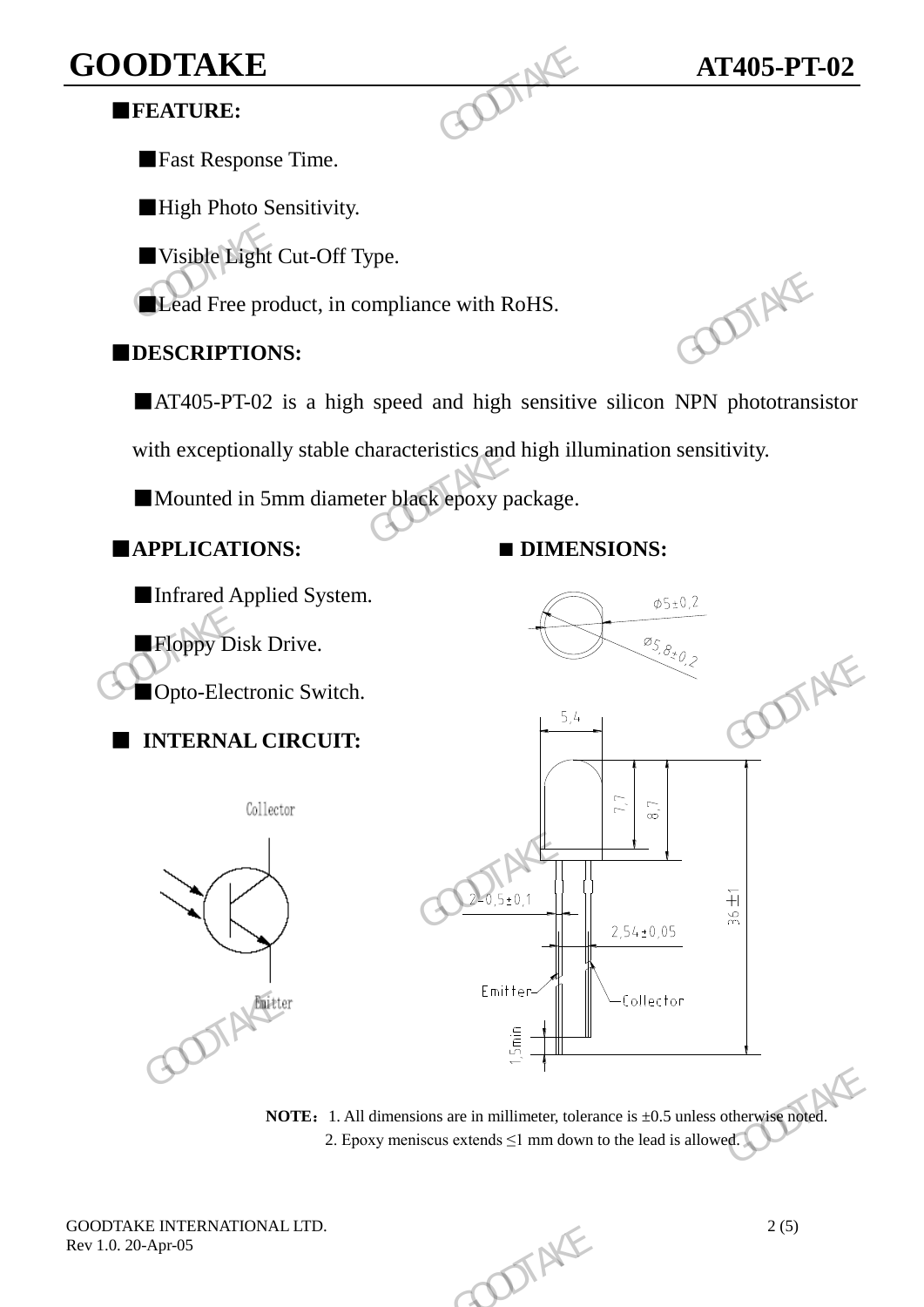### **GOODTAKE AT405-PT-02**

#### ■**ABSOLUTE MAXIMUM RATINGS AT Ta=25**℃

| <b>GOODTAKE</b>                                                                       |                  |                                       | <b>AT405-PT-02</b> |                |  |  |  |  |  |  |
|---------------------------------------------------------------------------------------|------------------|---------------------------------------|--------------------|----------------|--|--|--|--|--|--|
| ■ ABSOLUTE MAXIMUM RATINGS AT Ta=25℃                                                  |                  |                                       |                    |                |  |  |  |  |  |  |
| Parameter                                                                             | Symbo1           | Ratings                               |                    | Unit           |  |  |  |  |  |  |
| Power Dissipation                                                                     | P <sub>D</sub>   | 100                                   | mW                 |                |  |  |  |  |  |  |
| Collector-Emitter Breakdown Voltage                                                   | V <sub>CEO</sub> | 30                                    | V                  |                |  |  |  |  |  |  |
| Emitter-Collector Breakdown Voltage                                                   | V <sub>ECO</sub> | 5                                     |                    |                |  |  |  |  |  |  |
| Operating Temperature                                                                 | Topr             | $-40$ ~+85                            | °C                 |                |  |  |  |  |  |  |
| Storage Temperature                                                                   | Tstg             | $-55 - +100$                          | $\mathcal{C}$      |                |  |  |  |  |  |  |
| Soldering Temperature                                                                 | Tsol             | 270°C for 6 sec Max $(2mm from Body)$ |                    |                |  |  |  |  |  |  |
| <b>TYPICAL ELECTRICAL &amp; OPTICAL CHARACTERISTICS <math>(Ta=25^{\circ}C)</math></b> |                  |                                       |                    |                |  |  |  |  |  |  |
| Symbol<br>Parameter                                                                   | Min.<br>Type     | Max.                                  | Unit               | Test Condition |  |  |  |  |  |  |

#### ■**TYPICAL ELECTRICAL & OPTICAL CHARACTERISTICS**(**Ta=25**℃)

|                                                                   | Emitter-Collector Breakdown Voltage |                 | $V_{ECO}$       |       | 5            |                                             |
|-------------------------------------------------------------------|-------------------------------------|-----------------|-----------------|-------|--------------|---------------------------------------------|
| Operating Temperature                                             |                                     |                 | Topr            |       | $-40 - +85$  | $\mathcal{C}$                               |
| Storage Temperature                                               |                                     |                 | Tstg            |       | $-55 - +100$ | $\mathcal{C}$                               |
| Soldering Temperature                                             |                                     |                 | Tsol            |       |              | 270°C for 6 sec Max (2mm from Body)         |
| <b>TYPICAL ELECTRICAL &amp; OPTICAL CHARACTERISTICS (Ta=25°C)</b> |                                     |                 |                 |       |              |                                             |
| Parameter                                                         | Symbol                              | Min.            | Type            | Max.  | Unit         | Test Condition                              |
| Collector-Emitter<br>Breakdown Voltage                            | $V_{(BR)CEO}$                       | 30              |                 |       | $\mathbf{V}$ | $Ic=100\mu A$<br>$Ee = 0mW/cm2$             |
| <b>Emitter-Collector</b><br><b>Breakdown Voltage</b>              | $V_{(BR)ECO}$                       | $5\phantom{.0}$ |                 |       | $\mathbf{V}$ | $I_E = 100 \mu A$<br>$Ee=0mW/cm^2$          |
| Collector-Emitter<br>Saturation Voltage                           | $V_{CE(sat)}$                       |                 |                 | 0.2   | $\mathbf{V}$ | $Ic=2mA$ $I_B=100\mu A$                     |
| <b>Rise Time</b>                                                  | <b>Tr</b>                           |                 | $5\phantom{.0}$ |       | $\mu S$      | $V_{CE} = 5V$                               |
| <b>Fall Time</b>                                                  | $\rm T_{\rm f}$                     |                 | $5\phantom{.}$  |       | $\mu S$      | $Ic=1mA$<br>$R_{L}=1000\Omega$              |
| <b>Collector Dark</b><br><b>Current</b>                           | <b>I</b> CEO                        |                 |                 | 100   | nA           | $V_{CE} = 10V$<br>$Ee = 0mW/cm2$            |
| <b>On State Collector</b><br><b>Current</b>                       | $I_{C(on)}$                         | $8\phantom{1}$  |                 |       | mA           | 5V<br>$Ee=1mW/cm^2$<br>$\lambda p = 940$ nm |
| Peak Wavelength of<br>Sensitive                                   | $\lambda p$                         |                 | 940             |       | n m          |                                             |
|                                                                   |                                     |                 |                 |       |              | <b>COTAKE</b>                               |
| GOODTAKE INTERNATIONAL LTD.<br>Rev 1.0. 20-Apr-05                 |                                     |                 |                 | DIENE |              | 3(5)                                        |
|                                                                   |                                     |                 |                 |       |              |                                             |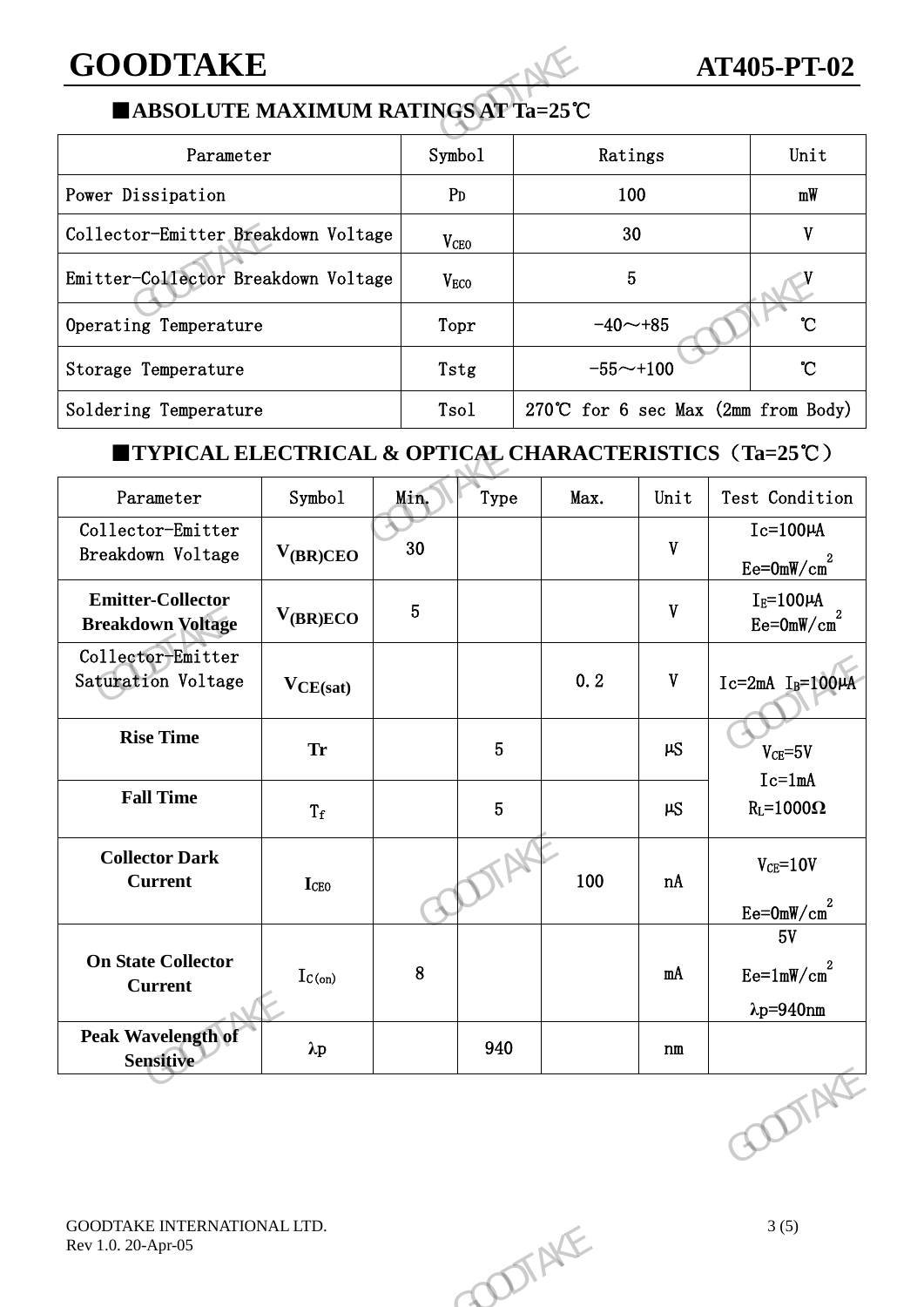#### **GOODTAKE AT405-PT-02**

#### ■**RELIABILITY TEST ITEMS AND CONDITIONS**:

|                                                                   |                                                                         | <b>AT405-PT-02</b>         |                                                |                              |
|-------------------------------------------------------------------|-------------------------------------------------------------------------|----------------------------|------------------------------------------------|------------------------------|
|                                                                   |                                                                         |                            |                                                |                              |
| <b>Item</b>                                                       | <b>Test Conditions</b>                                                  | <b>Test</b><br>Hours/Cycle | <b>Sample</b><br>Quantity                      | <b>Test</b><br><b>Result</b> |
| <b>Solder Heat</b>                                                | TEMP: $270^{\circ}\text{C} \pm 3^{\circ}\text{C}$                       | <b>10 SEC</b>              | 11 pcs                                         | 0 DEFECT                     |
| <b>Temperature Cycle</b>                                          | $H: +85^{\circ}C$ 180min<br>10min<br>$L: -25^{\circ}C$ 180min           | 16 cycles                  | 22 pcs                                         | 0 DEFECT                     |
| <b>Thermal Shock</b>                                              | $H: +85^{\circ}C$ 30min<br>30 <sub>sec</sub><br>$L: -25^{\circ}C$ 30min | 10 cycles                  | 11 pcs                                         | 0 DEFECT                     |
| <b>High Temperature</b><br><b>Storage</b>                         | TEMP: $+25^{\circ}\text{C}$                                             | <b>1000 HRS</b>            | 22 pcs                                         | 0 DEFECT                     |
| <b>Low Temperature</b><br><b>Storage</b>                          | TEMP: -25°C                                                             | <b>1000 HRS</b>            | 22 pcs                                         | 0 DEFECT                     |
| <b>High Temperature</b><br><b>High Humidity</b><br><b>Storage</b> | 85℃/93% RH                                                              | <b>1000HRS</b>             | 22 pcs                                         | 0 DEFECT                     |
|                                                                   |                                                                         |                            |                                                | <b>DOTAKE</b>                |
|                                                                   | <b>GOODTAKE</b>                                                         |                            | <b>ERELIABILITY TEST ITEMS AND CONDITIONS:</b> |                              |





GOODTAKE INTERNATIONAL LTD. 4 (5) Rev 1.0. 20-Apr-05